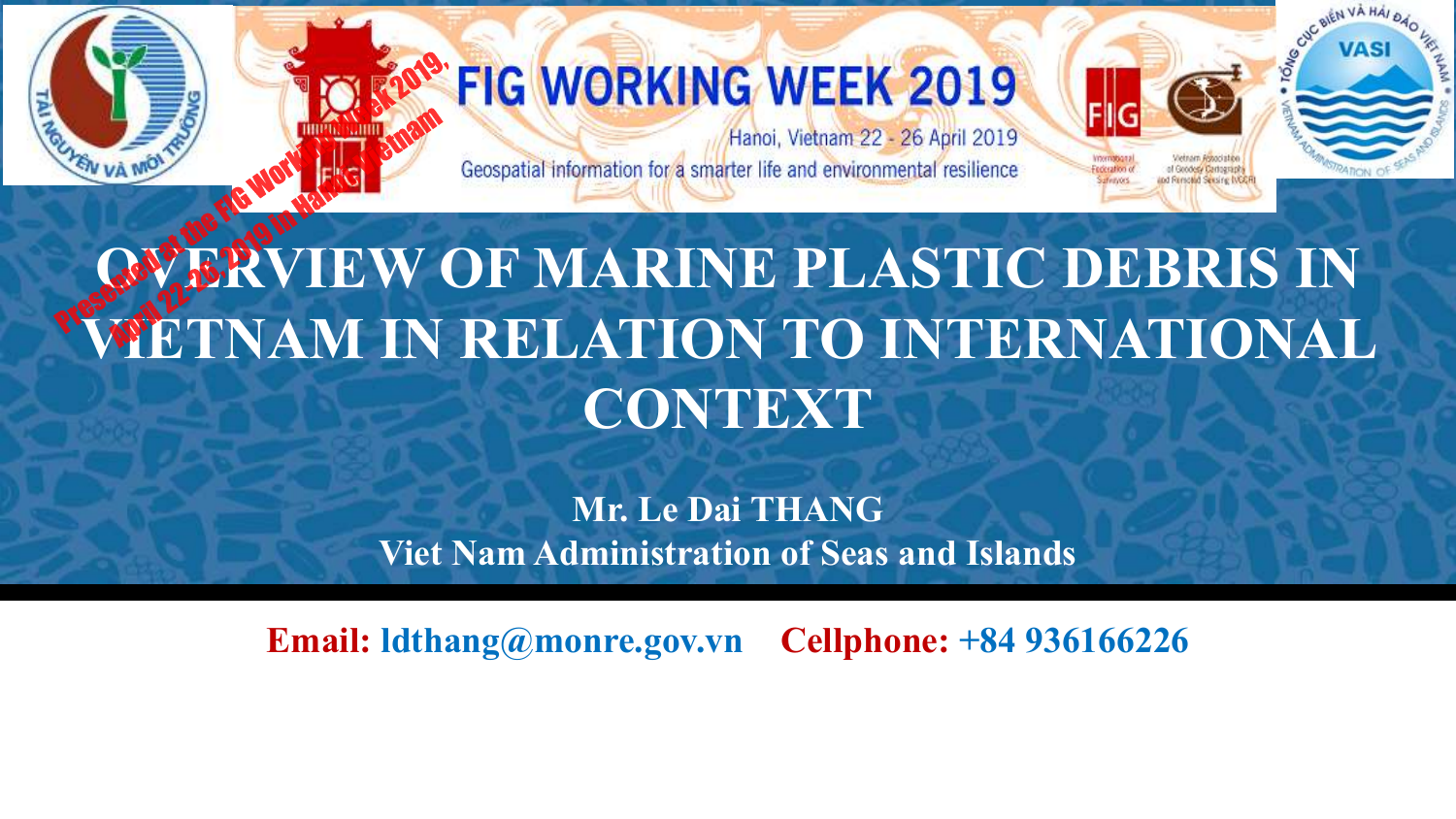### Marine plastic debris - A Global Transboundary Concern

- Plastic used in all sectors: majority in packaging (40%), construction (20%), automotive (9%), electrical & electronic (6%) and agriculture (3%)
- ▹ Plastic increase from 1.5 to >380 million tonnes produced/year since 1950s.
- Global 2010:  $\sim$  2.5 billion tonnes of SW produced;  $\sim$  275 million tonnes mismanaged plastic waste generated from coastal countries; 4.8 to 12.7 million tonnes of this 275 million tonnes entered the oceans.
- Poorly managed globally:  $\sim 9\%$  recycled,  $\sim 12\%$  incinerated, and remaining 79% landfilled or littered
- Plastic items are consistently the most abundant type of marine debris identified around the globe, and can amount to more than 80 percent of reported debris.
- ▹ 80% of the floating debris was composed of plastics items



Source: Ryan, A Brief History of Marine Litter Research, in M. Bergmann, L. Gutow, M. Klages (Eds.), Marine Anthropogenic Litter, Berlin Springer, 2015; Plastics Europe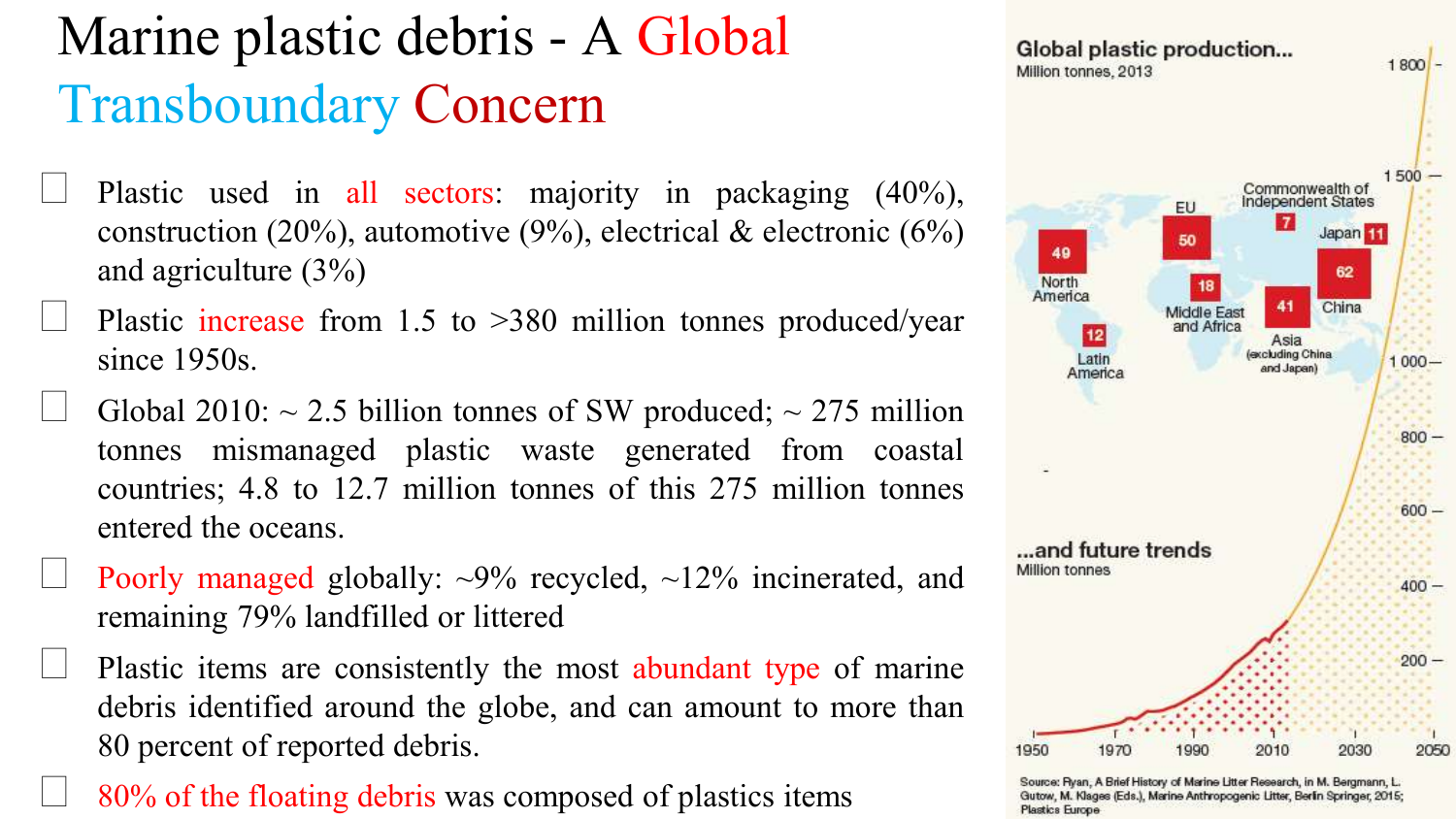## Marine plastic debris - A Global Transboundary Concern

Dead to marine creatures by digestion

Stuck in the floating fishing gear

Destruction of habitat



Import of alien species



Impact on human health

*Impact on ecosystems, the environment, health, and marine economic activities.*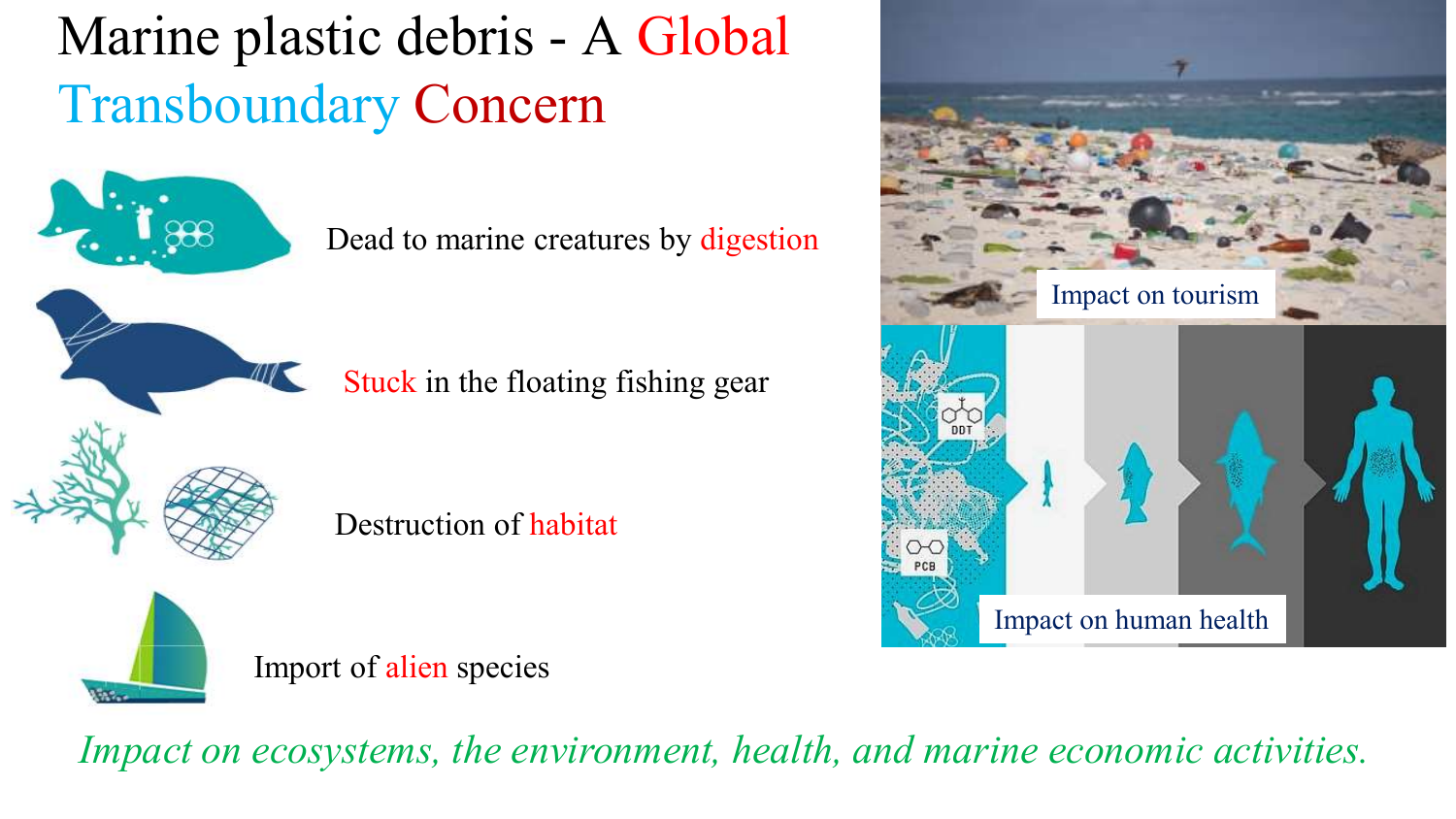#### **Difficulties & Problems FACING**

- ▹ Not all plastics are recyclable or recycled
- Plastic waste may escape waste streams, enter the environment leads to environmental contamination on land, in freshwater and in marine environments
- $\Box$  Inadequate management of plastic waste has led to increased contamination of freshwater, estuarine and marine environments
	- ▹ Mainly developing countries, experiencing rapid economic growth, but not yet having efficient waste-management infrastructures

80% of ocean plastics are originating as landbased leakage, therefore much of the solutions lies in the integrated solid waste management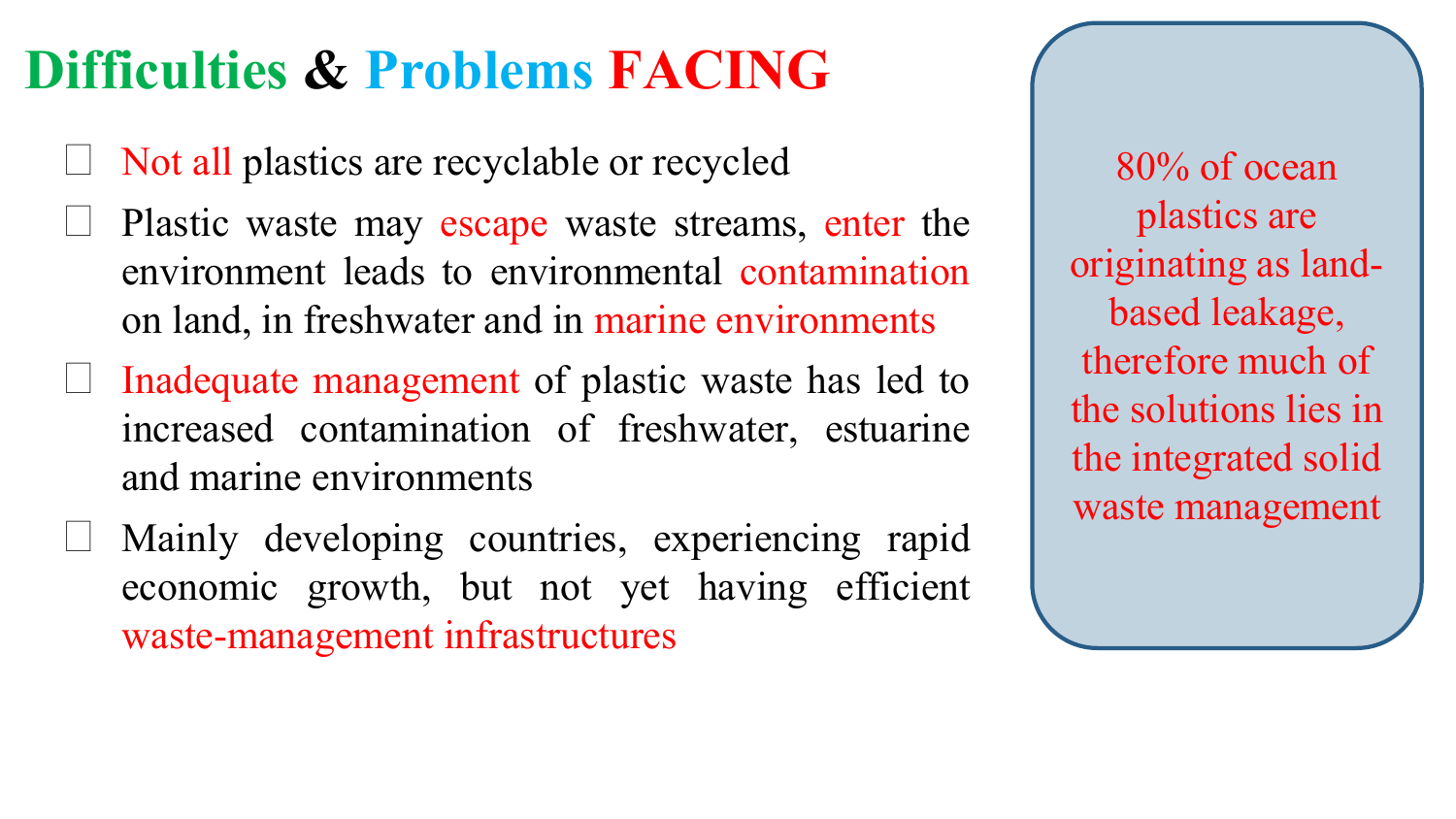#### **Difficulties & Problems FACING**

- ▹ VN among the top 5 countries with the estimated amount of plastic waste discharged into the sea
- ▹ Plastic debris forms a thick layer on bottom mud, covering roots and branches, causing great harm to the ecosystem.
- ▹ Highest collection rate of solid waste is 84% to 85%
- Solid waste is mainly treated by open dumping or incineration
- ▹ amount of plastic waste and plastic bags accounts for about 8 - 12% of domestic solid waste
- ▹ Types of plastic bags: PE, PP or PVC ... that are difficult to decompose
- The widespread use of plastic products and plastic bags in social activities.



**MYANMAR**

**t/y**

**2000 t/y**

dumped into Myanmar's

rivers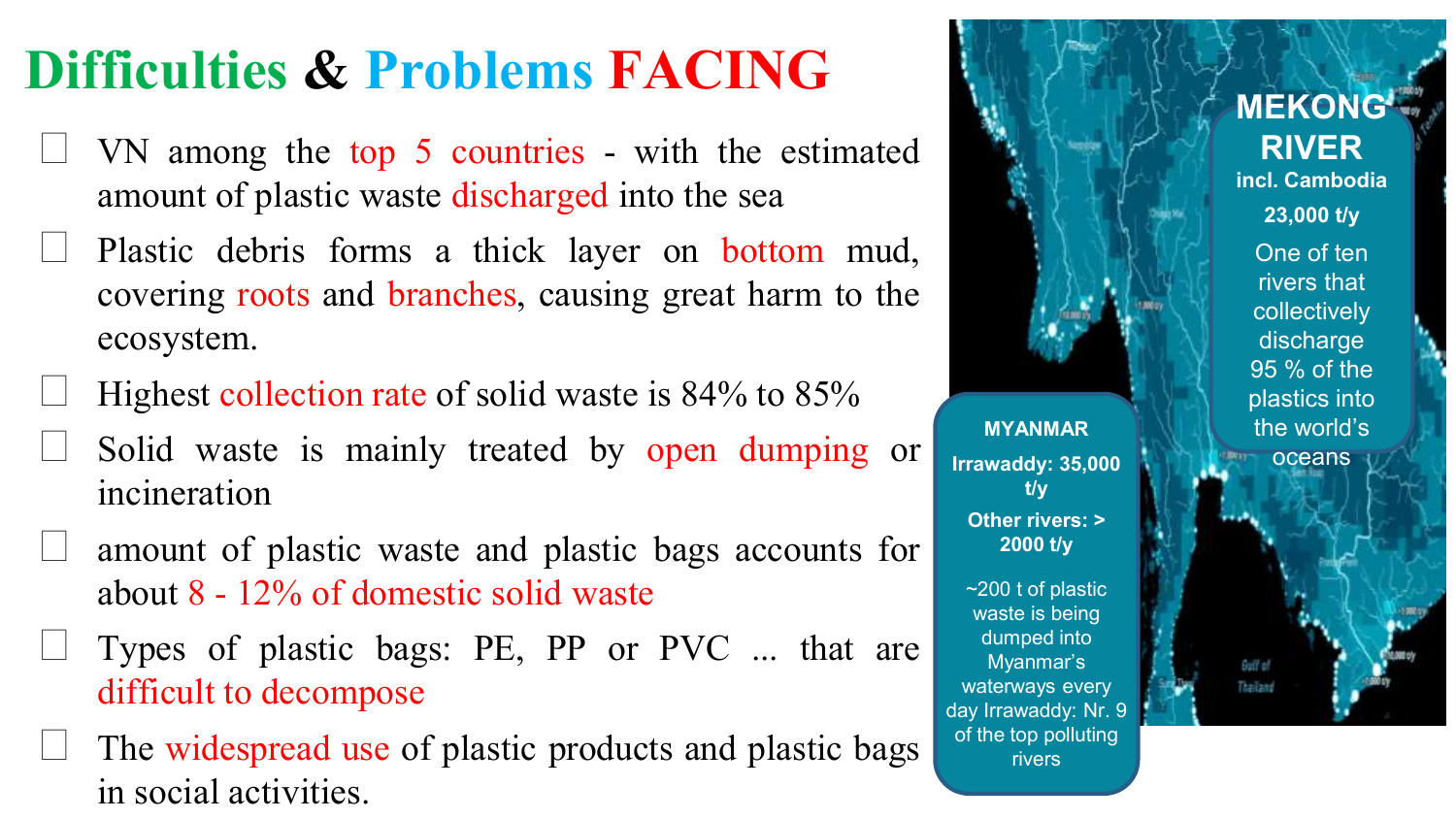#### **REAL IMAGES**







Waste at Ly Son fishing port, Quang Ngai Waste in the fishing village on Ha Long Bay

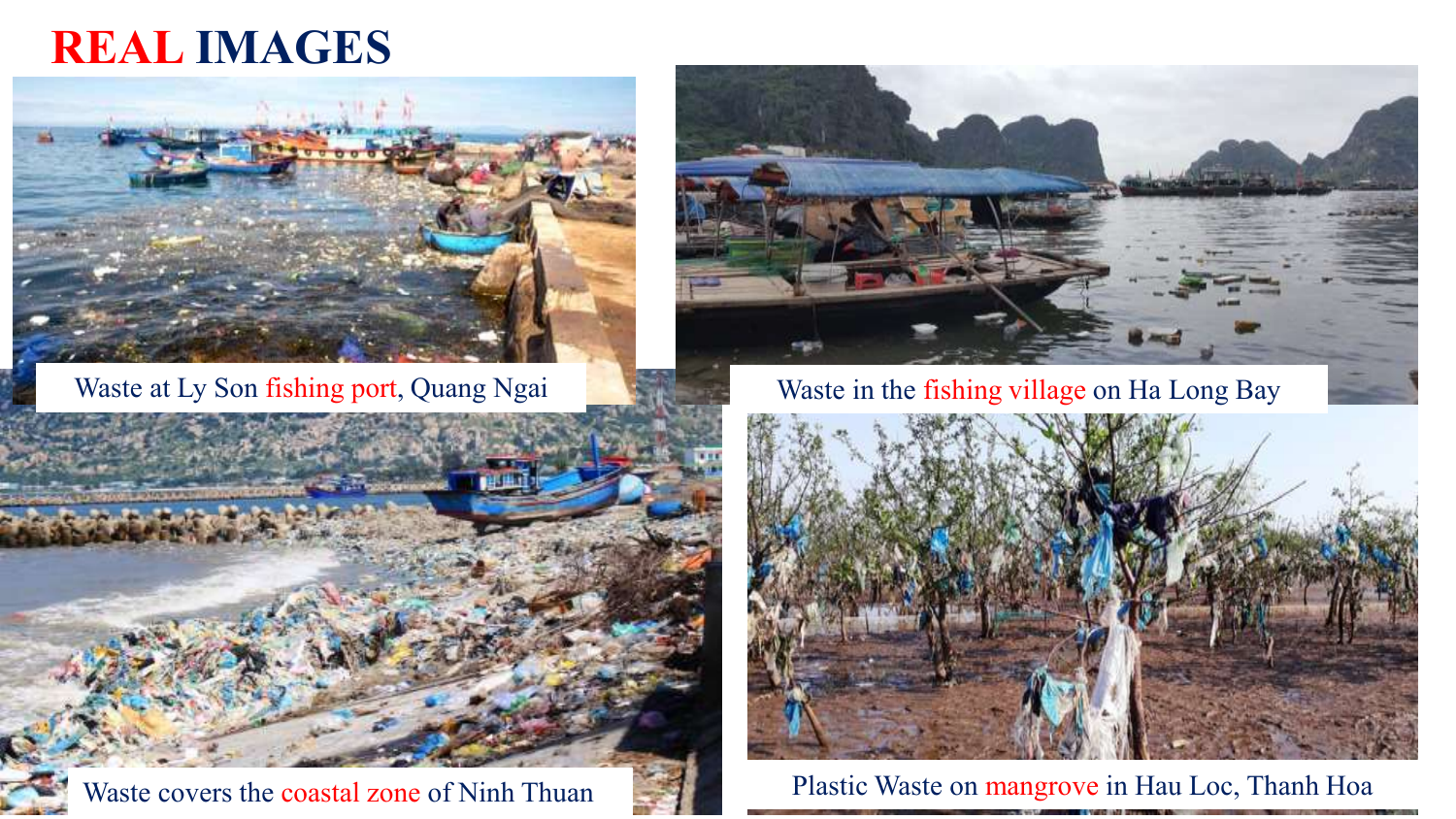#### **Difficulties & Problems FACING**

- $\Box$  Limited Understanding: generating, dispersing & transforming, impacts on the environment, ecosystems and marine resources.
- $\Box$  Lack of practical experience in assessing the status of controlling and managing plastic waste at sea
- $\Box$  Investigation/survey and statistics activities are still limited, leading to incomplete information and data to serve management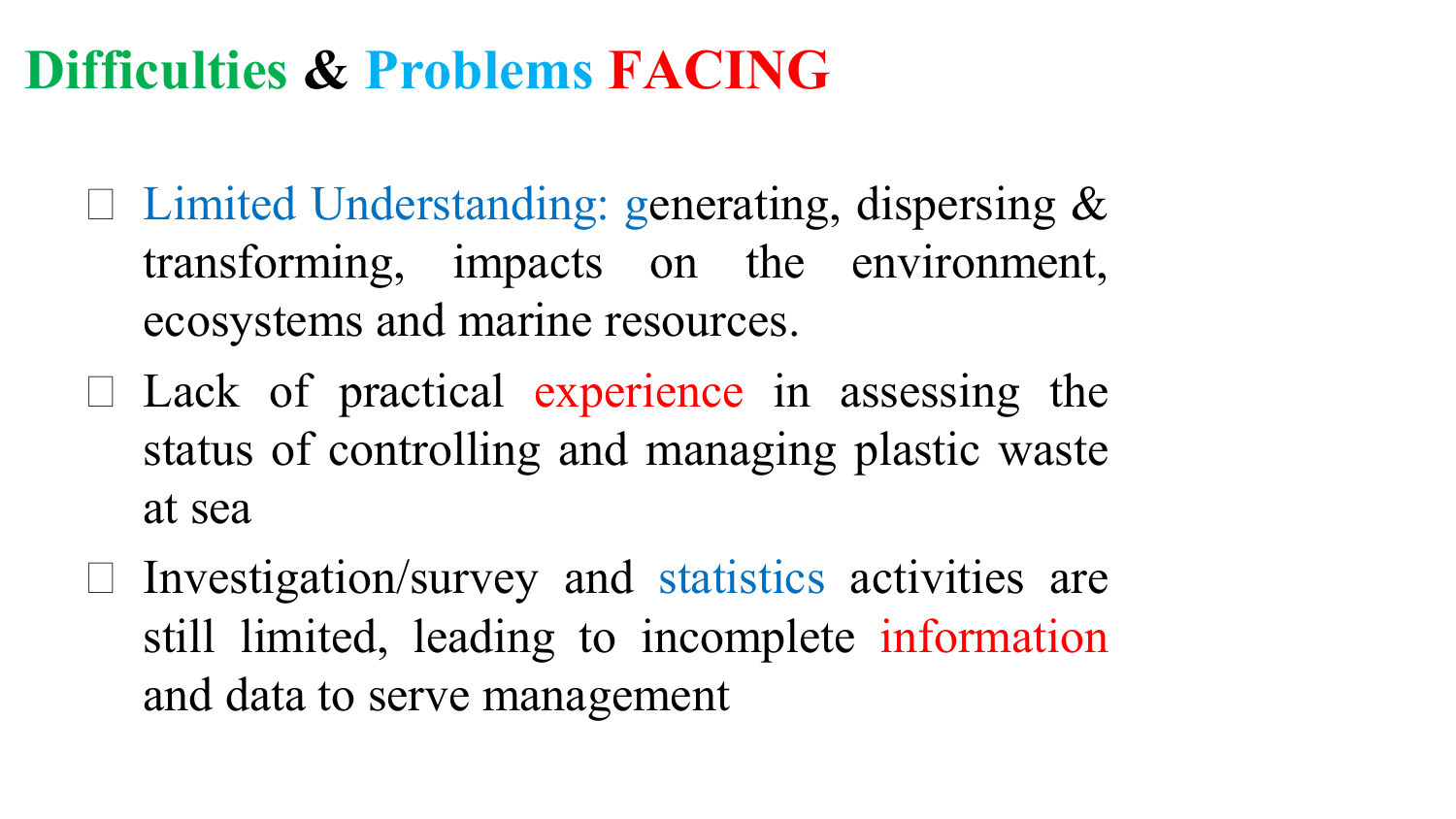#### **Responses & Achievements**

- ▹ Current management: OPEN DUMPS; Landfill, incineration, waste to energy, recycling ▹ Strategies/policies/regulations Issued.
- Decision No. 582/QD-TTg dated 11/4/2013: 2020 will reduce 65% of volume difficult-todecompose plastic bags at supermarkets and commercial centers compared to 2010"
- ▹ 2017: non-biodegradable plastic bags in supermarkets decreased by 50% compared to 2010
- ▹ 90% of supermarkets and commercial centers used E-friendly plastic bags to replace difficult-to-decompose plastic bags.
- ▹ Preferential policies: No environmental protection tax ON E-friendly plastic bags.

| <b>Research Content</b> | <b>International</b>       | <b>Viet Nam</b> |
|-------------------------|----------------------------|-----------------|
| <b>Current Status</b>   | Have evaluated             | Evaluating      |
| Impact                  | Have evaluated             | Evaluating      |
| National Action Plan    | Some countries (Indonesia) | Developing      |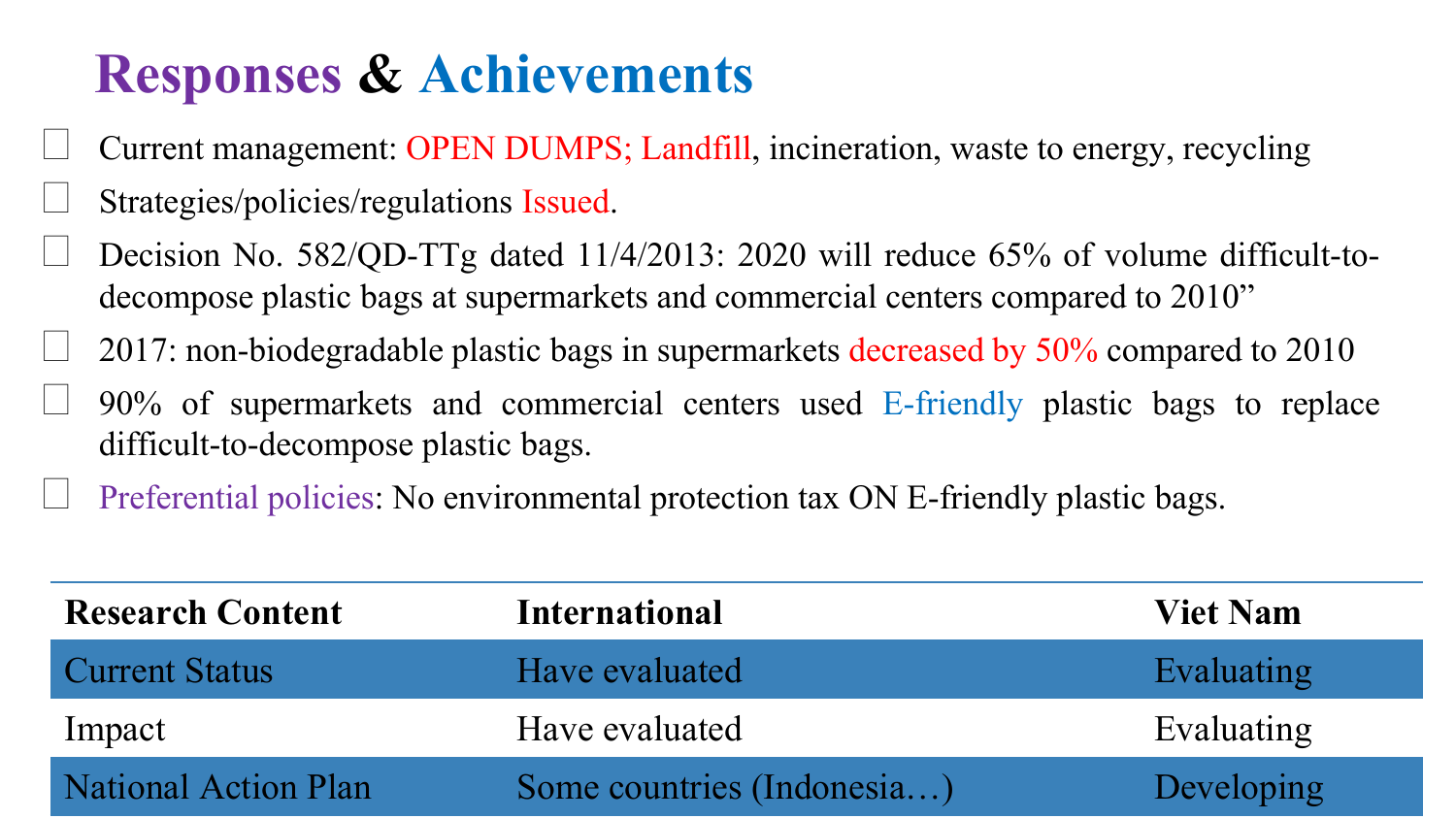### **Responses & Achievements**

- Enterprises' aim: produce E-friendly plastic bags.
- ▹ Enterprises/companies printed labels and product codes so that consumers can identify the types of Efriendly plastic bags (thickness > 30 micrometers) or biodegradable plastic bags.
	- ▹ The country has 43 plastic-bag products of 38 recognized enterprises that are E-friendly





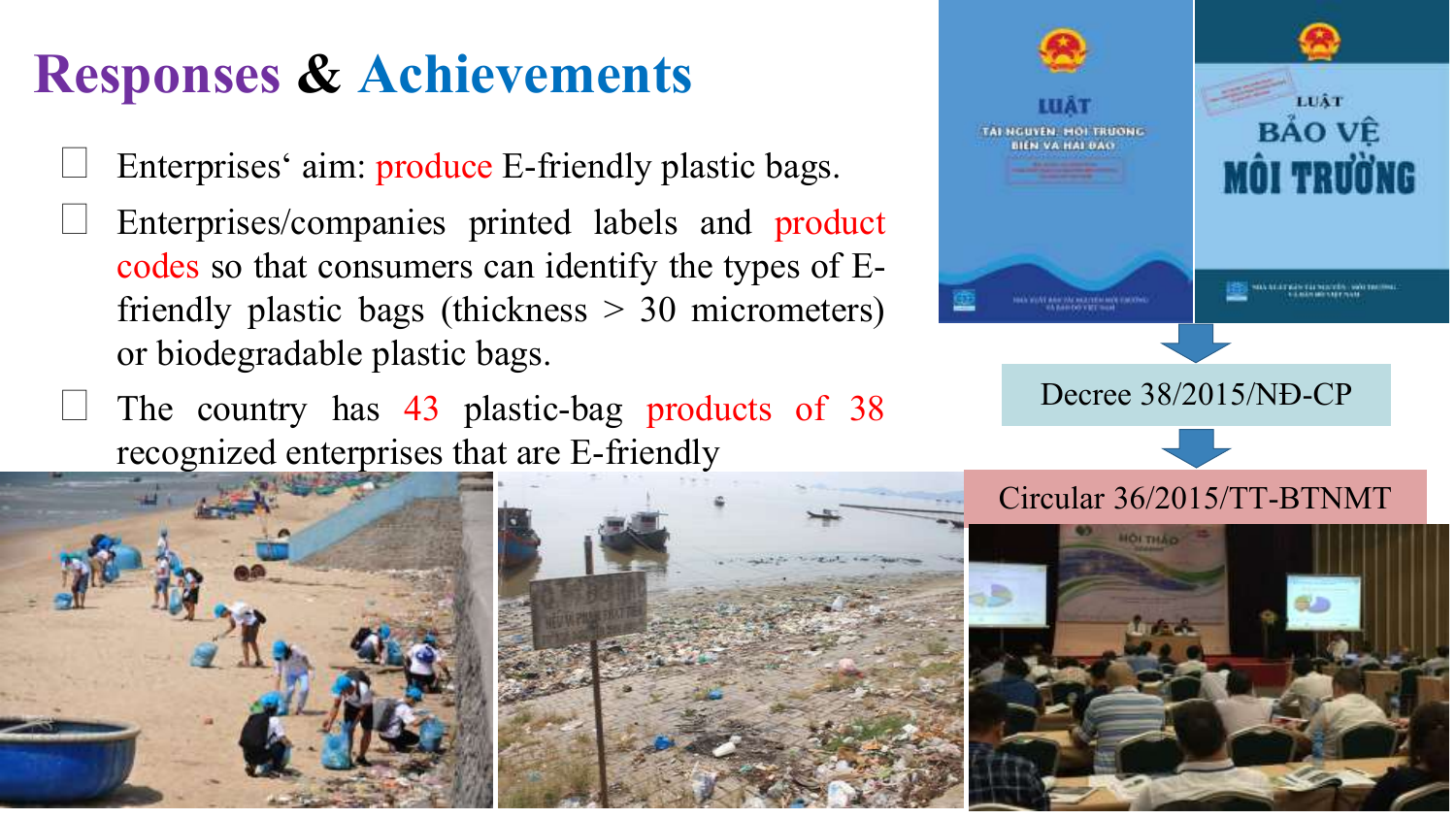#### **The way AHEAD**

More information needed to understand the types, quantities and locations where plastics are entering the waterways and what can be effective policies and investments to reduce……

#### ▹ Appropriate waste management strategies

- Limit and proceed to terminate the import, production and supply of difficult-to-biodegradable plastic bags from 2026 at commercial centers and supermarkets for domestic purpose (No. 491/QD-TTg dated May 7, 2018)
- Using 100% E-friendly plastic bags at commercial centers, supermarkets for living purposes to replace difficult-tobiodegradable plastic bags

#### Research need to be done:

- Current status of plastic and micro-plastic waste in coastal zone of VN.
- Impact of plastic and micro-plastic waste to environment.
- Policy developing in preventing marine plastic waste from the source.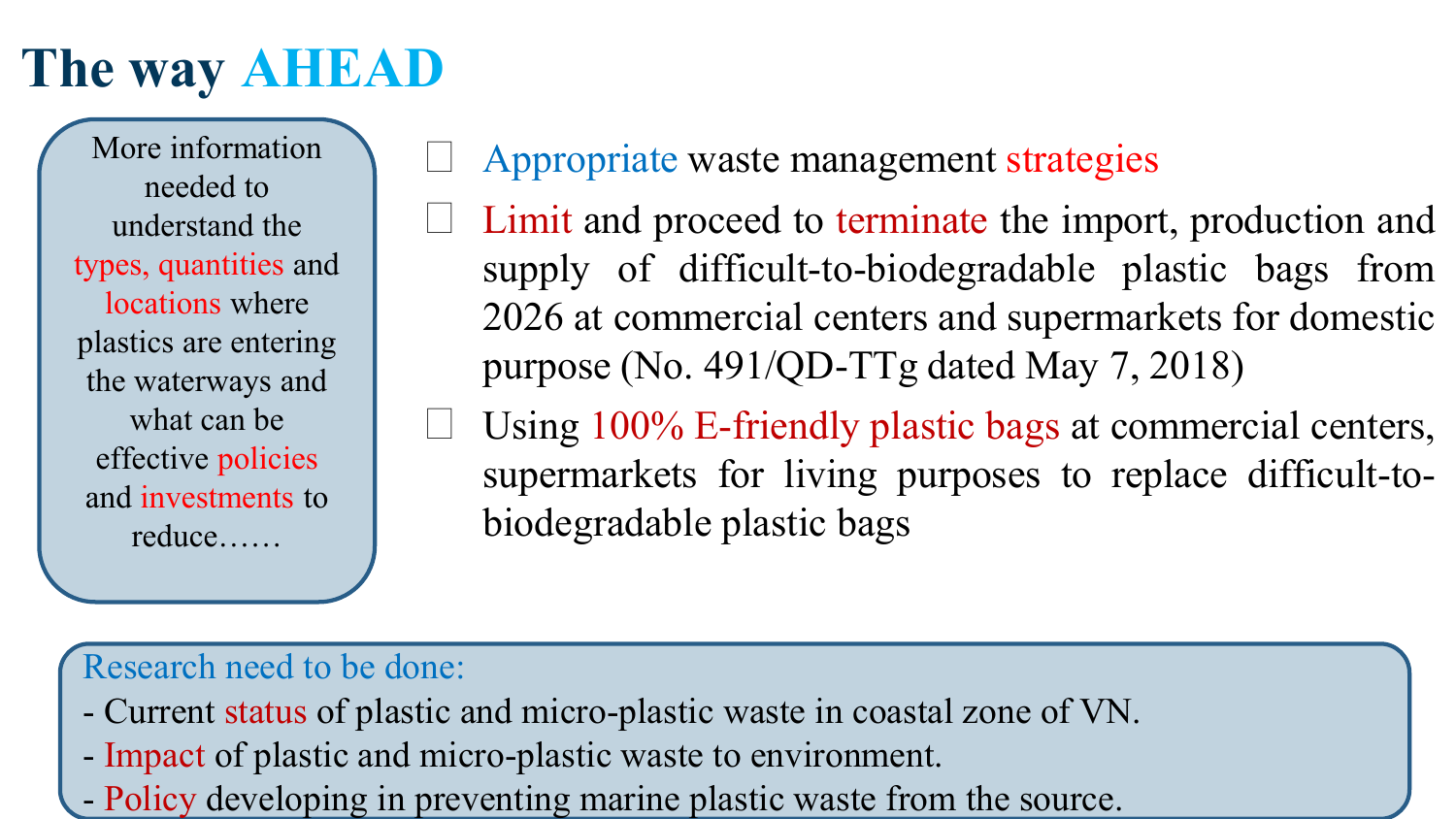## **The way AHEAD**

- National Plan for the management of ocean plastic waste by 2030 with a vision to 2045
- ▹ Mechanism for reducing plastic waste that the PM stated at the G7 Summit (Canada 2018)
- Regional partnerships in the EAS on ocean plastic waste management (GEF 6 Da Nang)
- Increasing the tax rate for non-biodegradable plastic bags
- ▹ Cooperation and support of countries and financial institutions



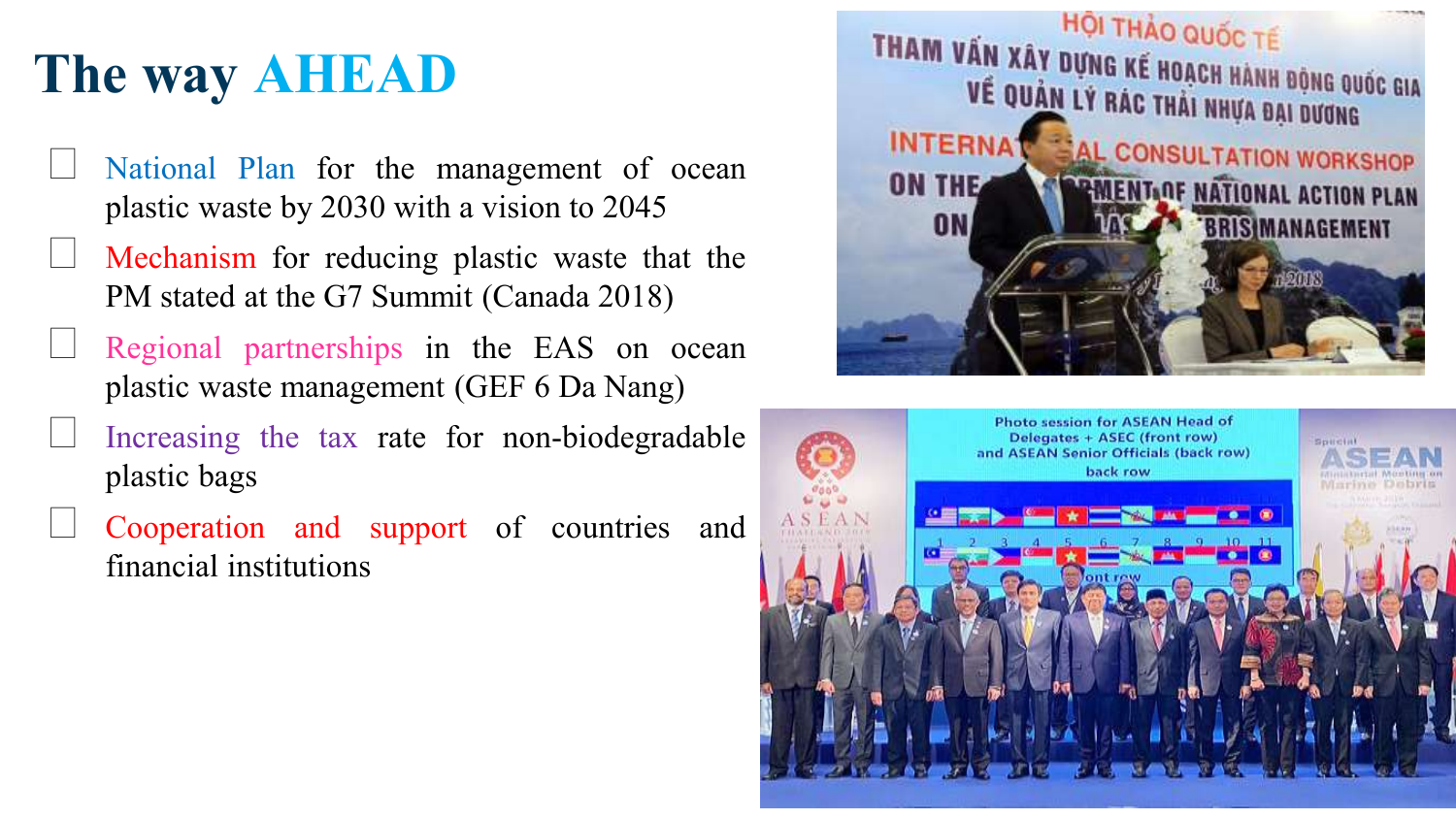#### **The way AHEAD:** VN' **INITIATIVES**



VN PM Nguyễn Xuân Phúc suggested the G7 (Jun 2018) countries **develop a global cooperative mechanism to reduce plastic waste**.

MONRE Minister: proposed a regional project to **"Establish a regional partnership for EAS on marine plastic waste management" GEF 6 ASSEMBLY (June 2018)**

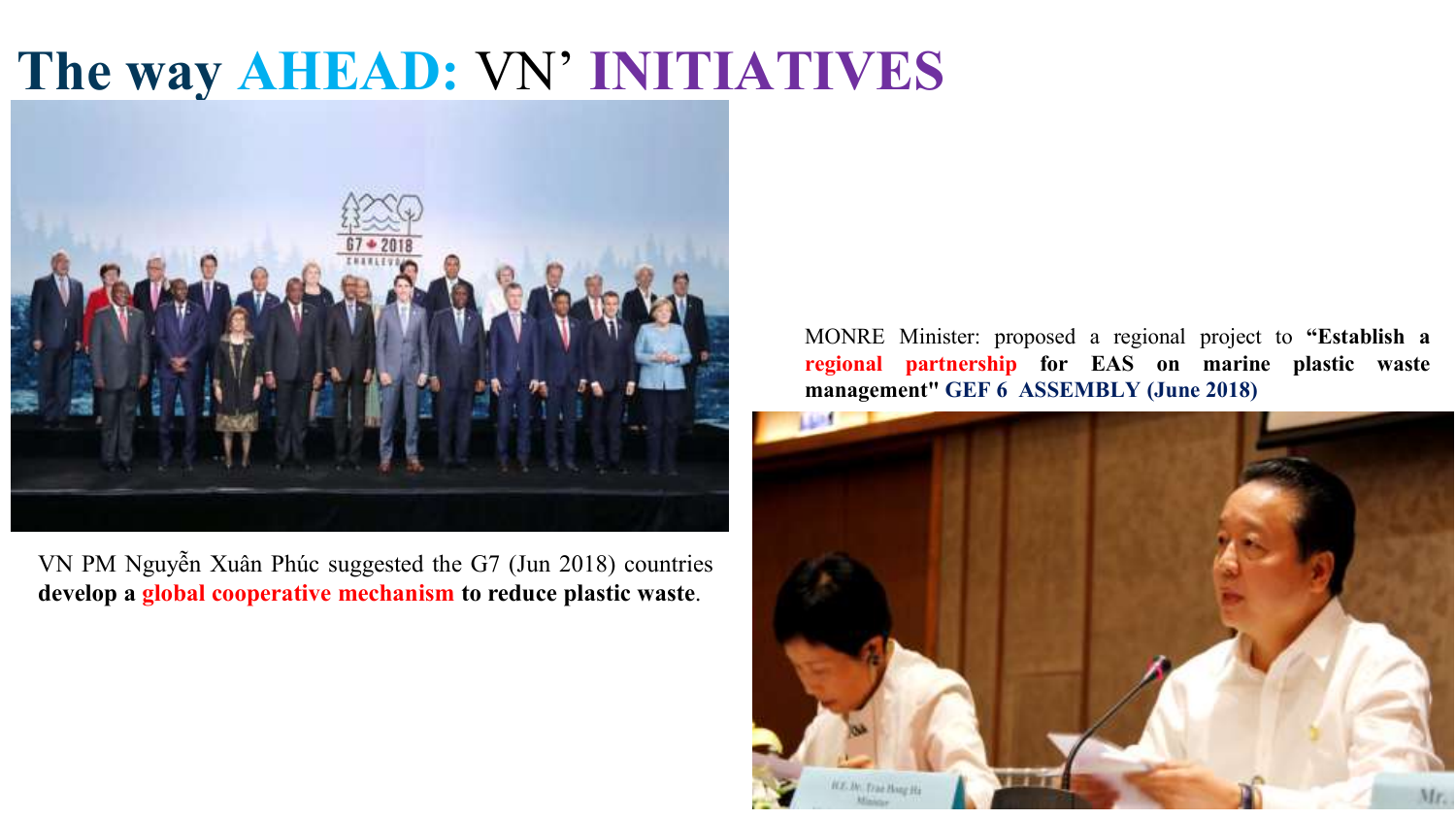#### **The way AHEAD** - VN' **INITIATIVES**



P.M Nguyen Xuan Phuc and WEF Founder Professor Klaus Schwab witness the signing of a letter of intent on developing initiatives for plastic waste treatment **WEF 2019**



MONRE Minister Tran Hong Ha proposed GPAP (The Global Plastics Action Partnership) to support Vietnam's initiative on **establishment of International Research Center on marine plastics**. (**WEF on ASEAN 2018)**